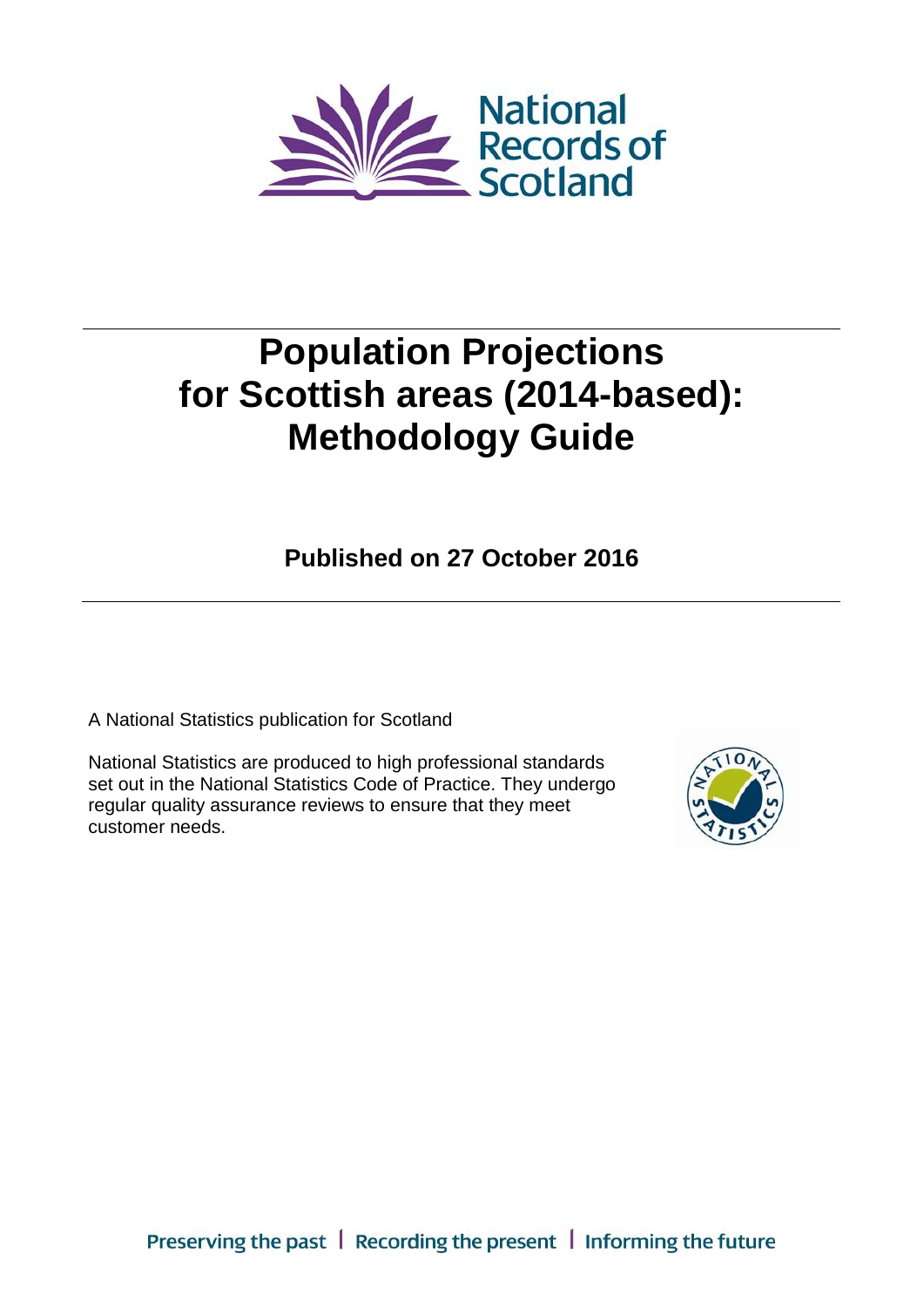# **Contents**

| Figure 1: Map showing the council areas and council area parts within strategic<br>Figure 2: Map showing the council areas and council area parts within national park |  |
|------------------------------------------------------------------------------------------------------------------------------------------------------------------------|--|
| Table 1: Use of the national population projections in the sub-national population                                                                                     |  |
|                                                                                                                                                                        |  |
|                                                                                                                                                                        |  |
|                                                                                                                                                                        |  |
|                                                                                                                                                                        |  |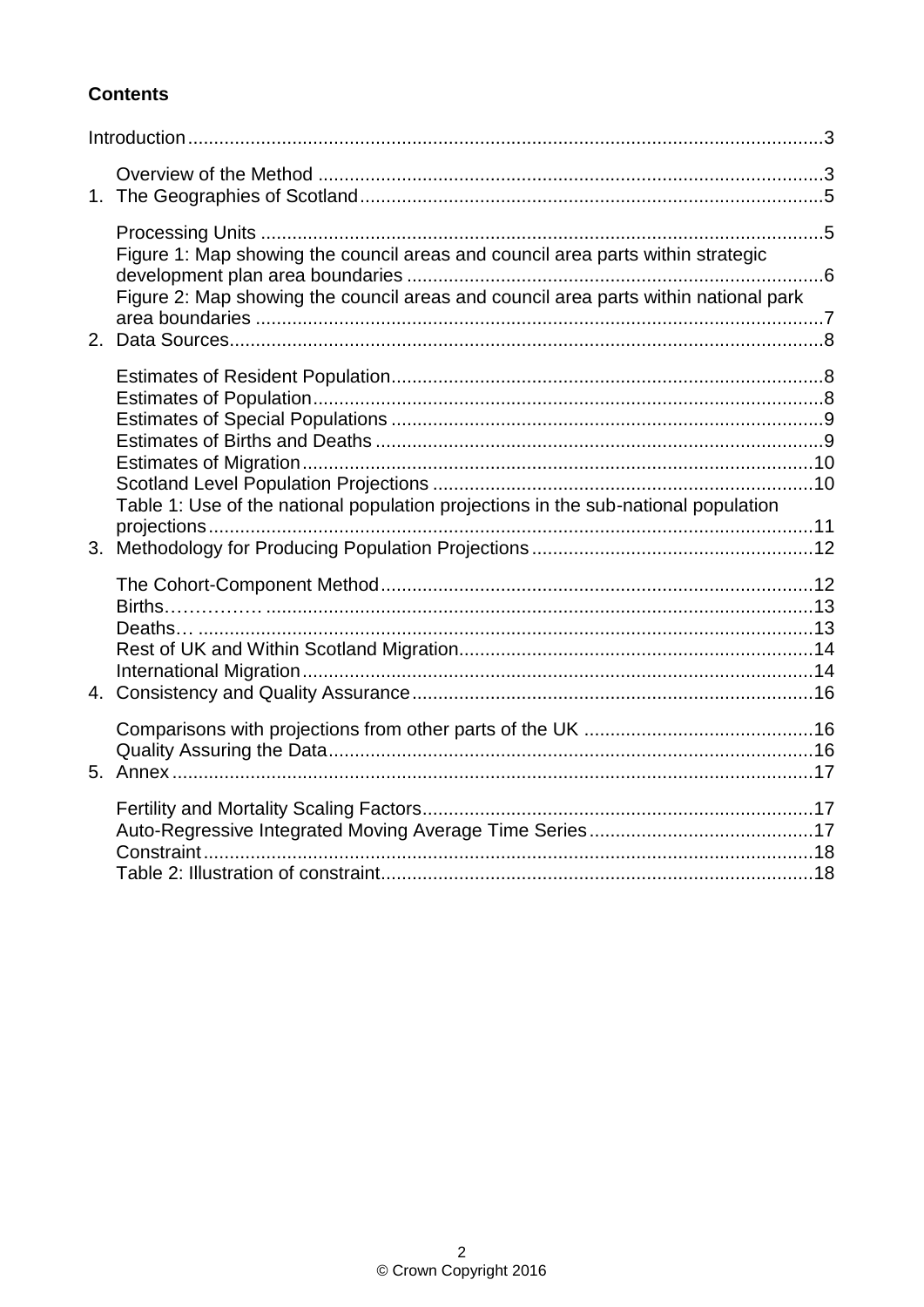#### <span id="page-2-0"></span>**Introduction**

This paper describes the methodology used to produce the sub-national population projections for Scotland.

The sub-national population projections (SNPP) provide figures by single year of age up to 89 and aggregated 90 and over by sex for the future population of Scottish areas, namely:

- Council areas;
- NHS Board areas:
- National Park areas; and
- **•** Strategic Development Planning Authority areas.

They are produced every two years by the National Records of Scotland (NRS) to coincide with the production and release of the National Population Projections (NPP) for the UK and constituent countries by the Office for National Statistics (ONS).

The SNPP are fully consistent with the NPP at Scotland level.

Both the NPP and SNPP are trend based, making assumptions about future levels of fertility, mortality, and migration based on levels observed in the recent past. Therefore, they give an indication of what the future population, by age and sex structure, might be if recent trends continue and take no account of policy or development aims in local authorities or other factors such as the outcome of the EU referendum. The NPP also incorporates expert advice to form assumptions about future demographic behaviour.

The SNPP form the basis as input for other projections, such as household projections. They are used by central and local governments, and the health sector for informing policy, planning, and in resource allocation. For example, the projections are used for planning the provision of education and health services; by local authorities, together with other inputs, to produce their own projections for local planning; and by the Scottish Government for funding allocation to local authorities and NHS Board areas.

#### <span id="page-2-1"></span>**Overview of the Method**

The population projections use the [cohort-component method](#page-11-1) to project the population using a single year model – that is, a projection made by sex and single year of age for each future year. This is a well-established demographic technique, and is also used in the production of population estimates. In population estimates we take the components of population change (this is birth, deaths, and migration) in the year prior to the estimated year and apply them to the current estimated population to obtain the new estimated population.

However, with projections, we do not know the components of population change and therefore have to project them before we can project the population.

To project [births](#page-12-0) and [deaths](#page-12-1) we use age-specific fertility rates and age-specific mortality rates at Scotland level obtained from the NPP and apply them to the population at risk. We also apply a local scaling factor to account for the variation in Scottish areas.

To project [international migration](#page-13-1) we take the estimates and apply time series analysis to project future flows. For [migration around the UK](#page-13-0) we use past population estimates and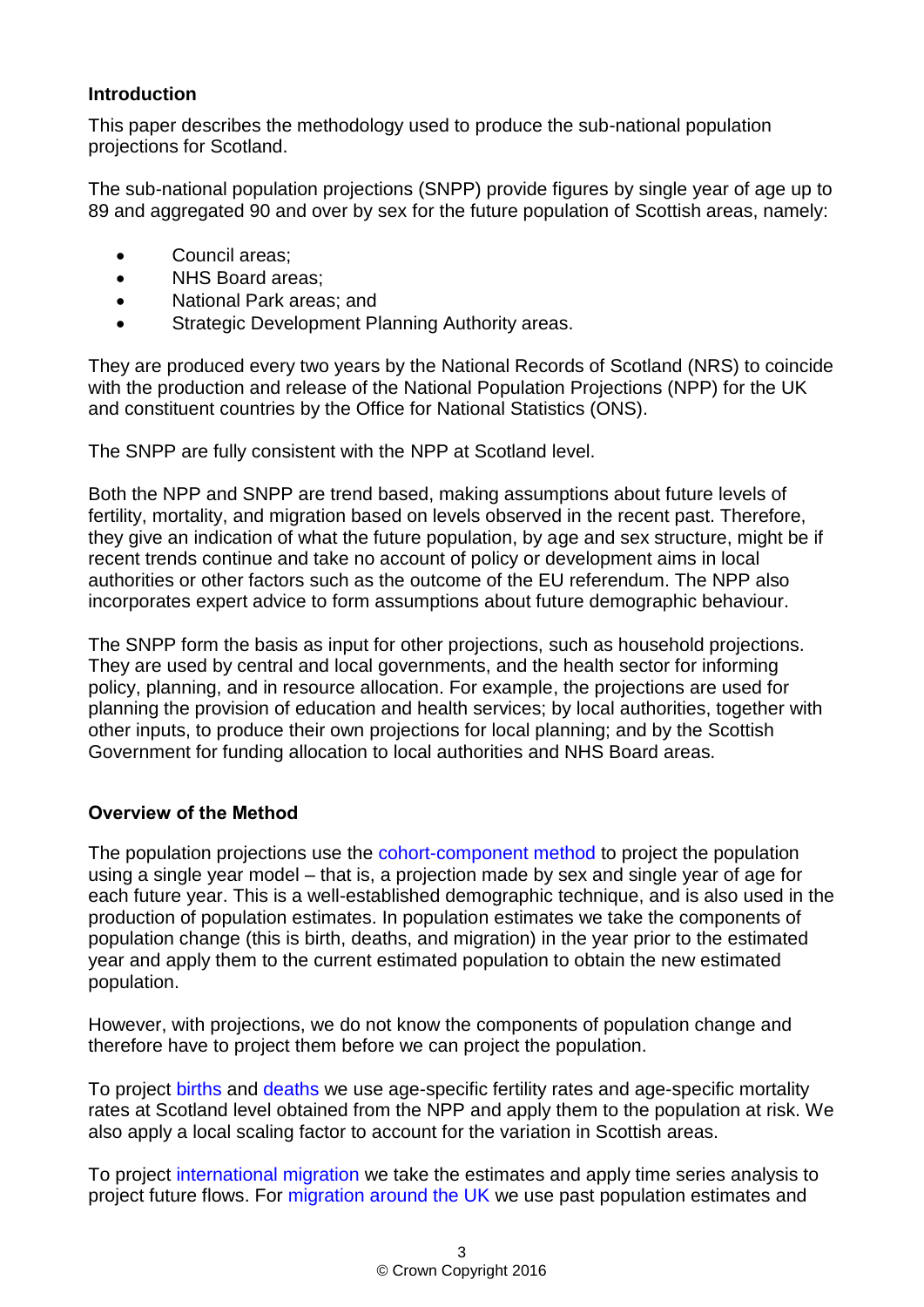migration data to create rates. The rates are applied to the population at risk of migrating which generates projected migration.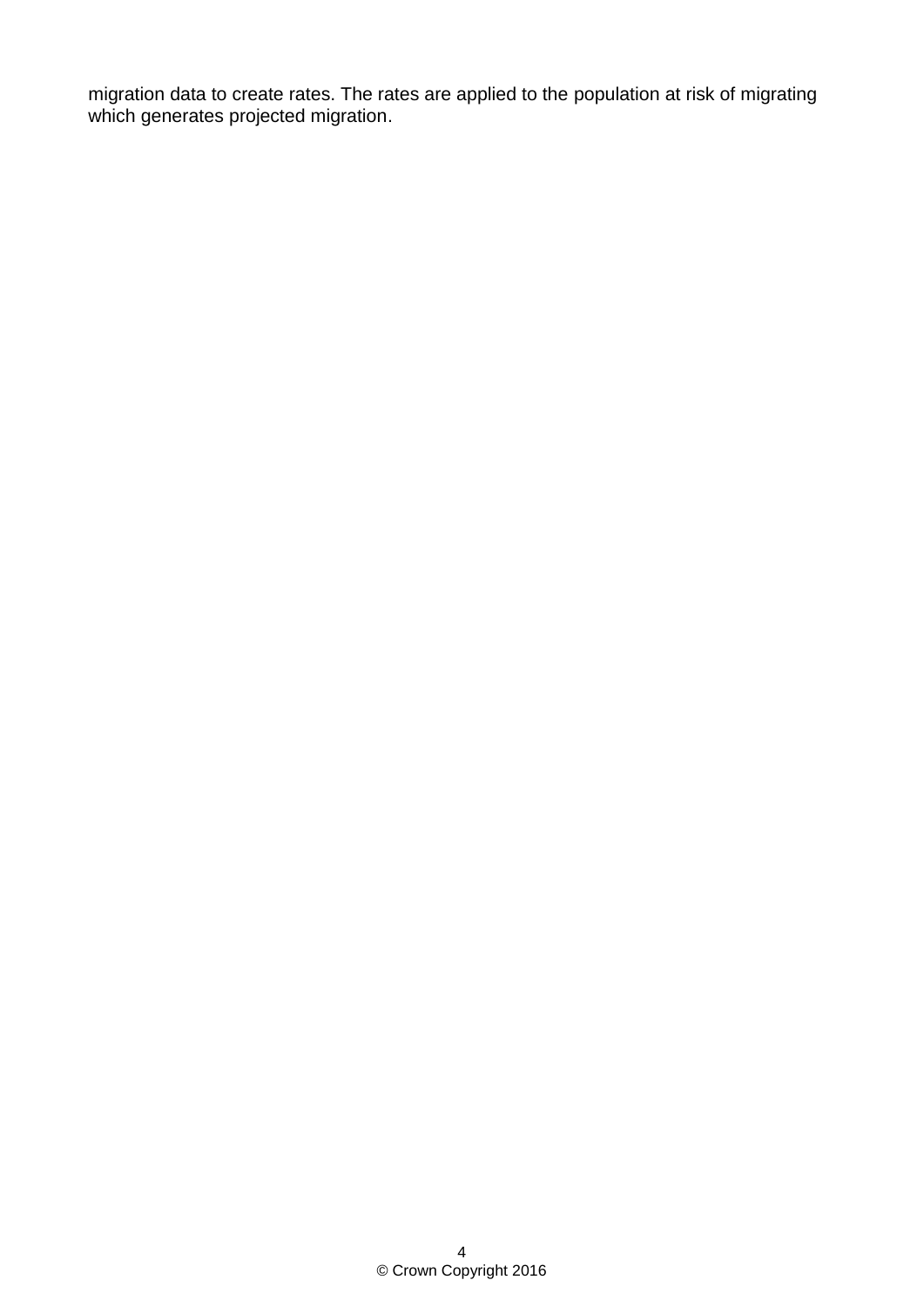# <span id="page-4-0"></span>**1. The Geographies of Scotland**

The National Records of Scotland (NRS) produce population projections for the 32 council areas, 14 NHS Health board areas, four strategic development plan (SDP) areas, and two national park areas.

As of April 2014, councils completely nest within health boards. However, SDP and national park areas are non-standard geographies and do not nest neatly within either of the other two geographies.

#### <span id="page-4-1"></span>**Processing Units**

In order to produce consistent population projections for all areas we project the populations for 42 processing units. These processing units consist of councils, and (where SDP or national park areas intersect a councils) part councils. In total nine councils have been split in this manner, these are:

- Aberdeenshire;
- Angus;
- Argyll and Bute;
- Fife;
- Highland;
- Moray;
- Perth and Kinross;
- Stirling; and
- West Dunbartonshire.

Each area has been split into two parts with the exception of Perth and Kinross which has been split into three parts. [Figure 1](#page-5-0) and [Figure 2](#page-6-0) show how the council areas have been split.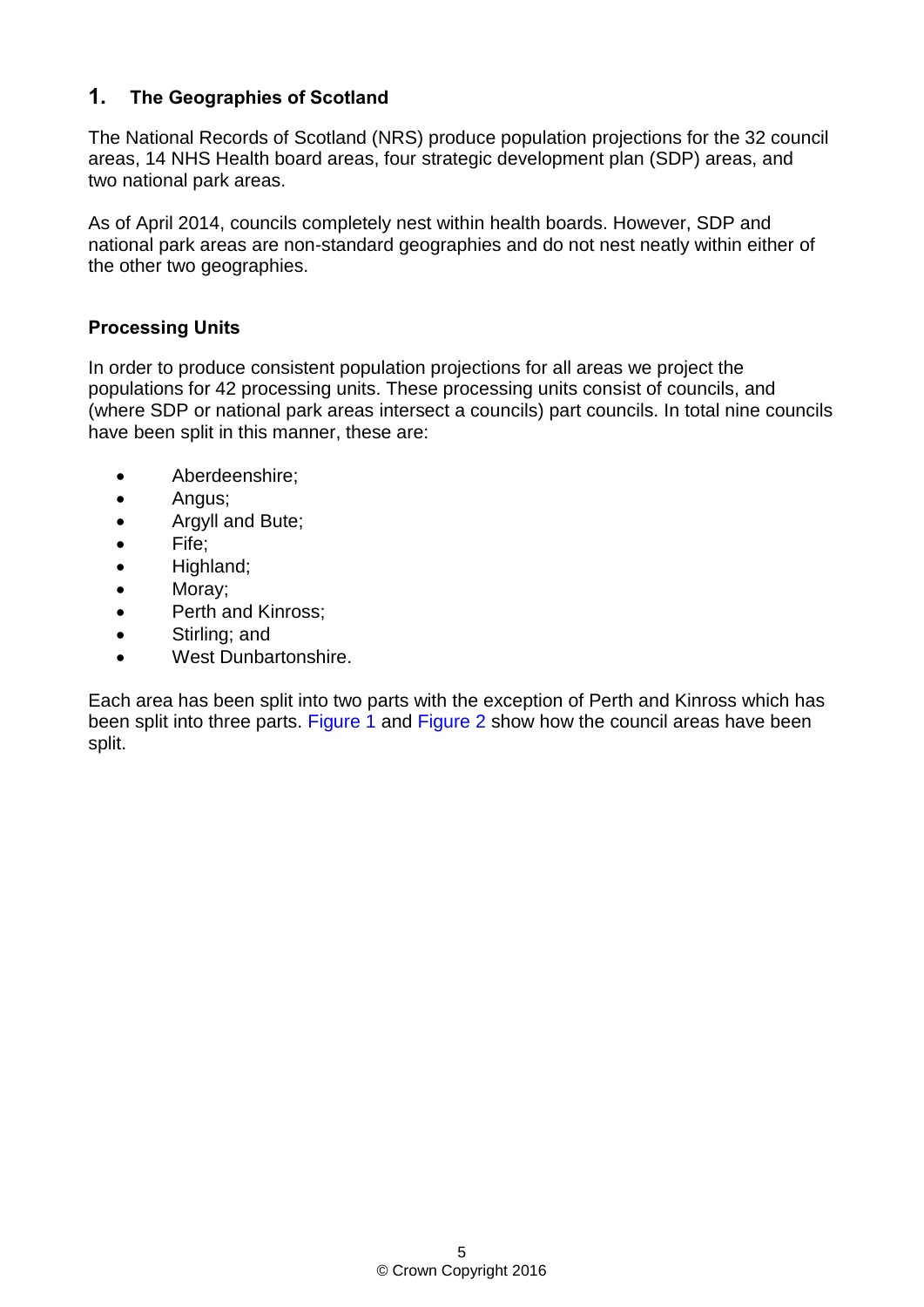

#### <span id="page-5-0"></span>**Figure 1: Map showing the council areas and council area parts within strategic development plan area boundaries**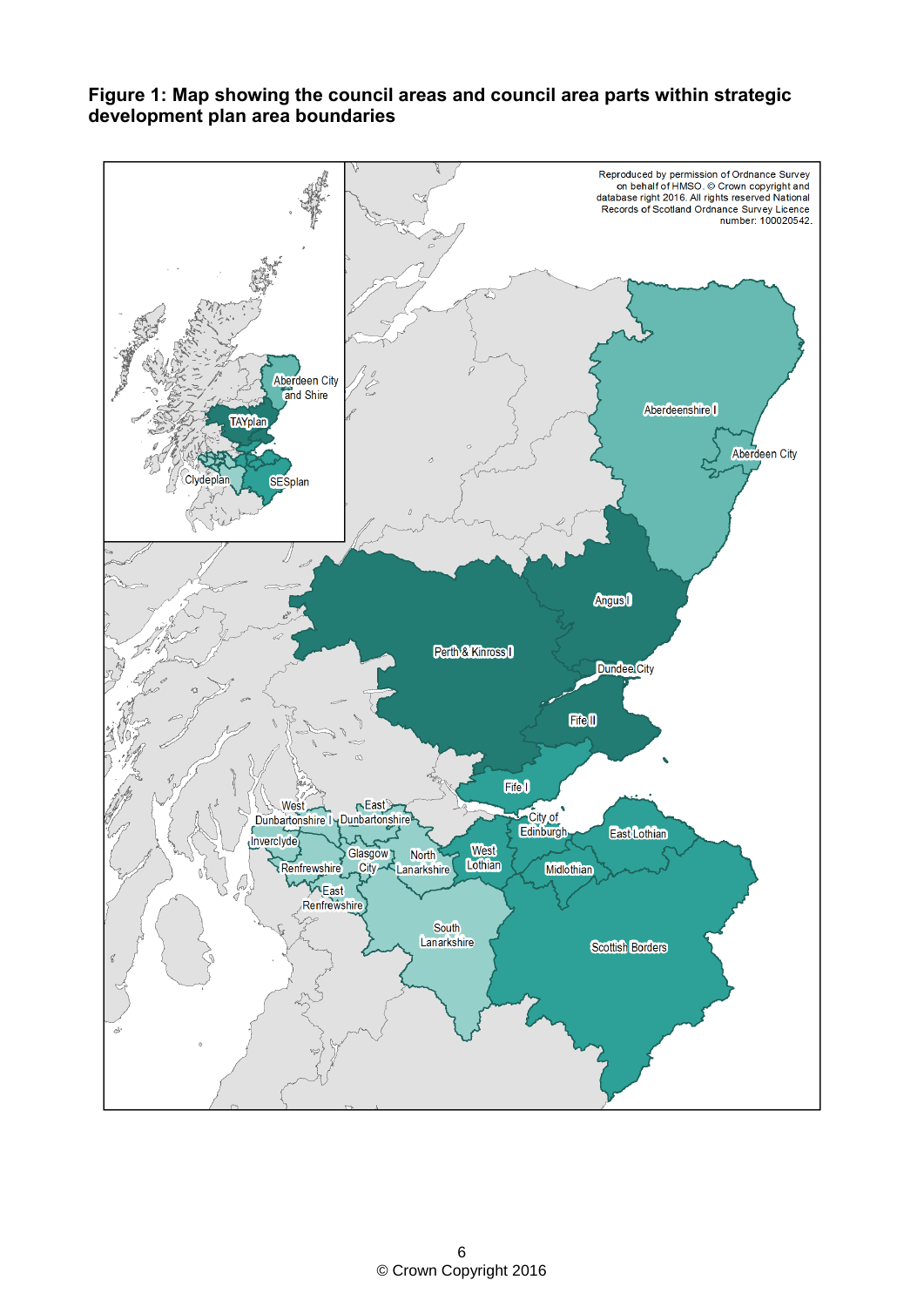

#### <span id="page-6-0"></span>**Figure 2: Map showing the council areas and council area parts within national park area boundaries**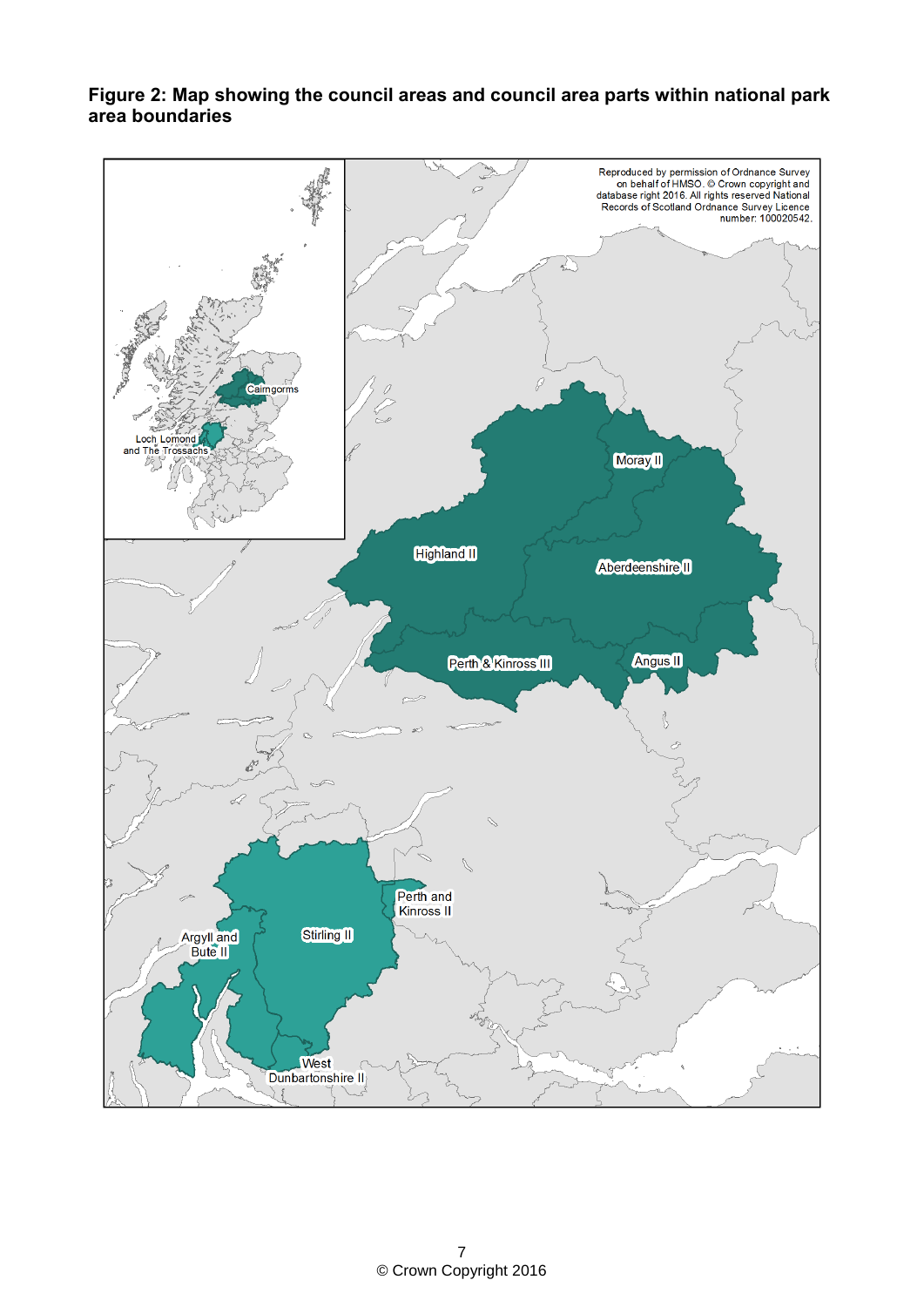# <span id="page-7-0"></span>**2. Data Sources**

The sub-national population projections (SNPP) use a variety of demographic statistics as inputs to calculate a projection. These data sources include:

- Estimates of population;
- Estimates of births:
- Estimates of deaths:
- **Estimates of migration;**
- Estimates of special populations; and
- Scotland level population projections.

What follows is a detailed description of the data sources and how they are produced/used by the population projections methodology.

All data sources have been collected for the period 2001 through to the base year (2014). With the exception of international migration totals, the data used in determining trends only includes data five years prior to the base year.

## <span id="page-7-1"></span>**Estimates of Resident Population**

The general population of an area includes all those usually resident there whatever their nationality. Usual residents temporarily away from home (for six months or less) are included, but visitors are excluded.

Members of Her Majesty's Armed Forces stationed outside Scotland are excluded but members of Her Majesty's and non-UK Armed Forces stationed in Scotland are included.

Supported asylum seekers and visitor swithers (people who enter the country intending to visit, but stay to become usual residents) now residing in Scotland are included as part of the general population. Migrant switchers (people who enter the country intending to become usual residents, but who stay for less than 12 moths) are not included in the general population.

Students are taken to be resident at their term-time address.

Population figures relate to 30 June of the year shown and ages relate to age at last birthday.

## <span id="page-7-2"></span>**Estimates of Population**

The National Records of Scotland (NRS) produce mid-year small area population estimates at data zone level on an annual basis. In order to estimate populations at processing units, the data zone estimates are taken and used to produce postcode estimates. The postcode estimates are then aggregated to best-fit processing units. This process follows the same methodology used to produce estimates of [settlements and](http://www.nrscotland.gov.uk/statistics-and-data/statistics/statistics-by-theme/population/population-estimates/special-area-population-estimates/settlements-and-localities)  [localities](http://www.nrscotland.gov.uk/statistics-and-data/statistics/statistics-by-theme/population/population-estimates/special-area-population-estimates/settlements-and-localities) and more information can be found on the NRS website.

Population estimates for England, Wales, and Northern Ireland are also used in the processing. Estimates are aggregated to form rest of UK population estimates. The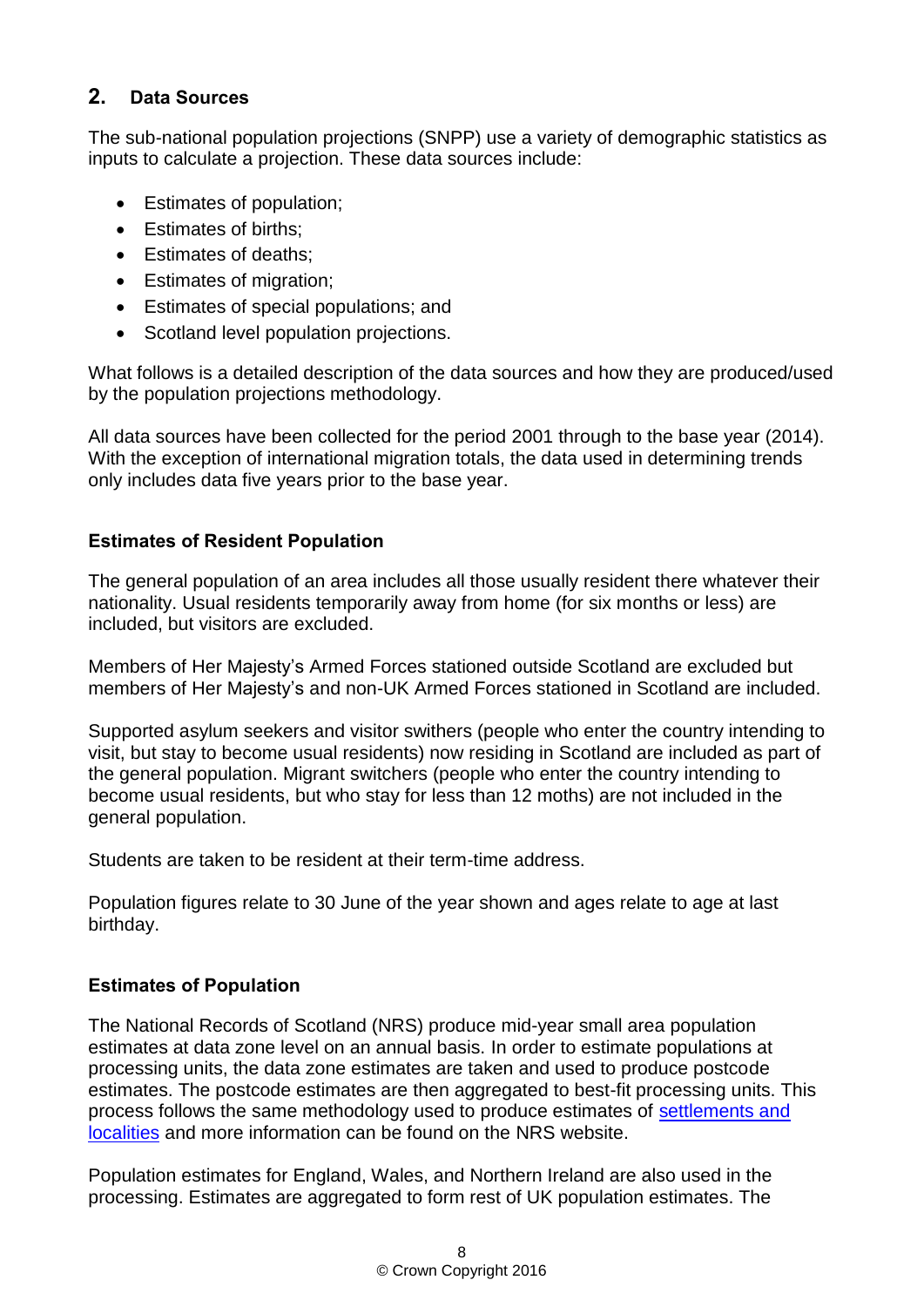[population estimates](https://www.ons.gov.uk/peoplepopulationandcommunity/populationandmigration/populationestimates) for England and Wales are produced by the Office for National Statistics (ONS), more information can be found on their website. The [population](http://www.nisra.gov.uk/demography/default.asp17.htm)  [estimates](http://www.nisra.gov.uk/demography/default.asp17.htm) for Northern Ireland are produced by the Northern Ireland Statistics and Research Agency (NISRA), more information can be found on their website.

Population estimates are used in the calculation of rates for rest of UK, and within Scotland migration. The most recent population estimates are also used as the base from which new populations are projected.

## <span id="page-8-0"></span>**Estimates of Special Populations**

Two types of special populations are used in the mid-year population estimates, these are:

- Estimates of the prison population; and
- Estimates of Her Majesty's Armed Forces resident in Scotland.

The prison population is estimated to be those people sentenced to incarceration for six months or more.

The data is that used in the mid-year estimates processing and is available at prison level then aggregated to processing unit.

Estimates of Her Majesty's Armed Forces include numbers of home and foreign armed forces living in barracks and in army quarters. The estimates do not include armed forces dependents; they are included in the general population.

The data is available at data zone level and is aggregated to processing unit. Please note that due to the relatively small size of the population out-with specific military bases, the effect of using data zone aggregation rather than postcode aggregation is negligible.

# <span id="page-8-1"></span>**Estimates of Births and Deaths**

Data on births are obtained from the compulsory civil registration system administered by NRS and the Local Registration Offices. Data is provided for live births by sex and because registration of a birth may legally take place up to 21 days after the birth, the data received refer to the date of birth rather than the date of registration. Births are recorded at age zero and allocated to the area of usual residence of the mother.

Similar to births, data for deaths are obtained from the compulsory civil registration system. Data refer to the date of death rather than the date that the death was registered. Deaths are allocated to the area of usual residence of the deceased. The age at death is calculated to be the age that the deceased person would have been on 30 June. No adjustments are made for non-resident deaths.

A postcode level dataset is provided and used to aggregate births by sex to processing areas, and to aggregate deaths by single year of age and sex to processing units.

Estimates of births in England, Wales, and Northern Ireland are aggregated to form rest of UK births. The [vital events](http://www.ons.gov.uk/peoplepopulationandcommunity/birthsdeathsandmarriages) estimates for England and Wales are produced by the Office for National Statistics (ONS), more information can be found on their website. The vital [statistics](http://www.nisra.gov.uk/demography/default.asp2.htm) for Northern Ireland are produced by the Northern Ireland Statistics and Research Agency (NISRA), more information can be found on their website.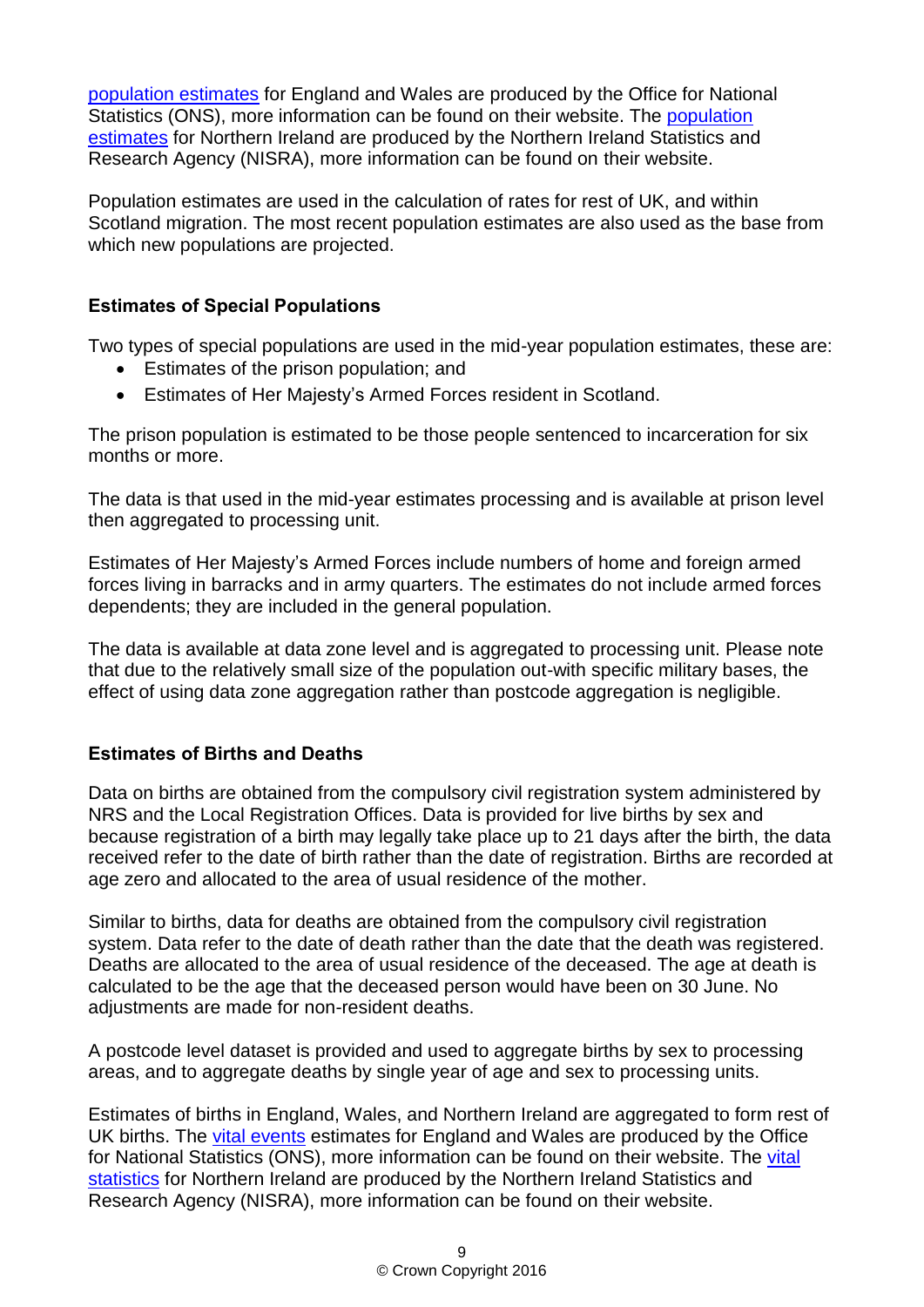Births are used in the production of migration rates for zero year olds, and in the calculation of projected births. Deaths are used in the calculation of projected deaths.

## <span id="page-9-0"></span>**Estimates of Migration**

Migration estimates are produced by NRS as part of the mid-year population estimates process.

International migration figures consist of the following components:

- Moves between Scotland and overseas;
- Visitor switchers:
- Migrant switchers; and
- Asylum seekers.

Within Scotland migration consists of moves between areas within Scotland.

Rest of UK migration figures consist of moves between Scotland and the other constituent countries of the UK.

Further information on the migration [methodology for the mid-year population estimates](http://www.nrscotland.gov.uk/statistics-and-data/statistics/statistics-by-theme/population/population-estimates/mid-year-population-estimates#Methodology) can be found on the NRS website.

Flow data at record level is aggregated to processing units. Migration estimates are used in the projection of international, rest of UK, and within Scotland migration.

## <span id="page-9-1"></span>**Scotland Level Population Projections**

At Scotland level the sub-national population projections are consistent with the National Population Projections that are produced by ONS on behalf of the National Statistician and the Registrars General of Scotland and Northern Ireland.

The underlying assumptions were agreed in liaison with the devolved administrations following consultation with key stakeholders in each country and expert advice. Local authority assumptions for each component sum to the national projections assumptions.

Data from the national population projections used in the sub-national population projections process, as well as where they are used is provided in [Table 1.](#page-10-0)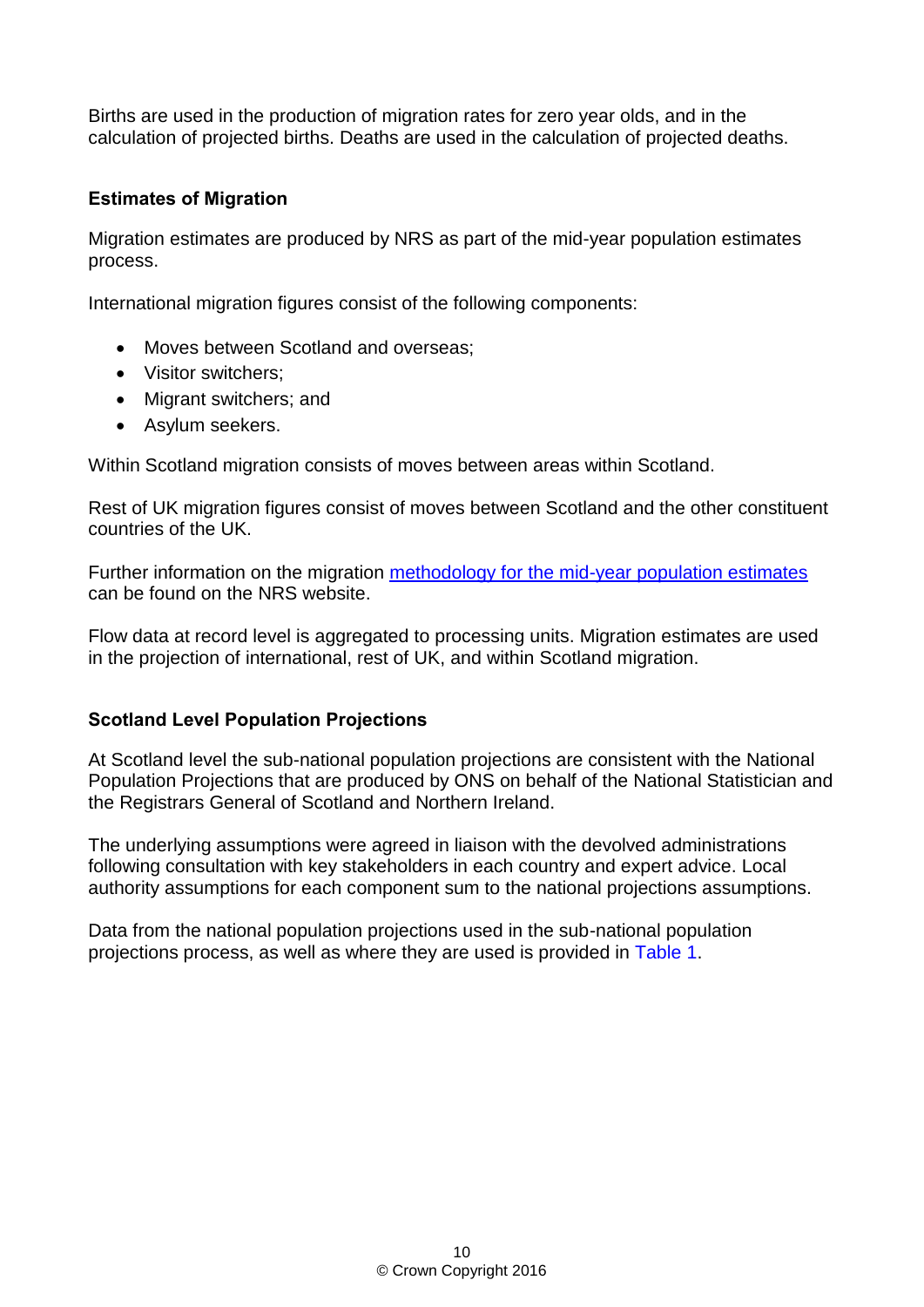## <span id="page-10-0"></span>**Table 1: Use of the national population projections in the sub-national population projections**

| <b>Component of National Projection</b> | Use in Sub-National Methodology                                                  |  |  |  |  |
|-----------------------------------------|----------------------------------------------------------------------------------|--|--|--|--|
| Age-Specific Fertility Rate             | To produce birth projections                                                     |  |  |  |  |
| Age-Specific Mortality Rate             | To produce death projections                                                     |  |  |  |  |
| Asylum Seeker Distribution              | To constrain asylum seeker projections                                           |  |  |  |  |
| Asylum Seeker Totals                    | To constrain asylum seeker projections                                           |  |  |  |  |
| Births by Age of Mother                 | To constrain birth projections                                                   |  |  |  |  |
| <b>Births by Sex</b>                    | To constrain birth projections                                                   |  |  |  |  |
| Deaths                                  | To constrain death projections                                                   |  |  |  |  |
| International Migration                 | To constrain international migration<br>projections                              |  |  |  |  |
| Population                              | To constrain population projections                                              |  |  |  |  |
| Rest of UK Births                       | To project migration rates                                                       |  |  |  |  |
| Rest of UK Migration                    | To constrain rest of UK migration projections,<br>and to project migration rates |  |  |  |  |
| Rest of UK Population                   | To project migration rates                                                       |  |  |  |  |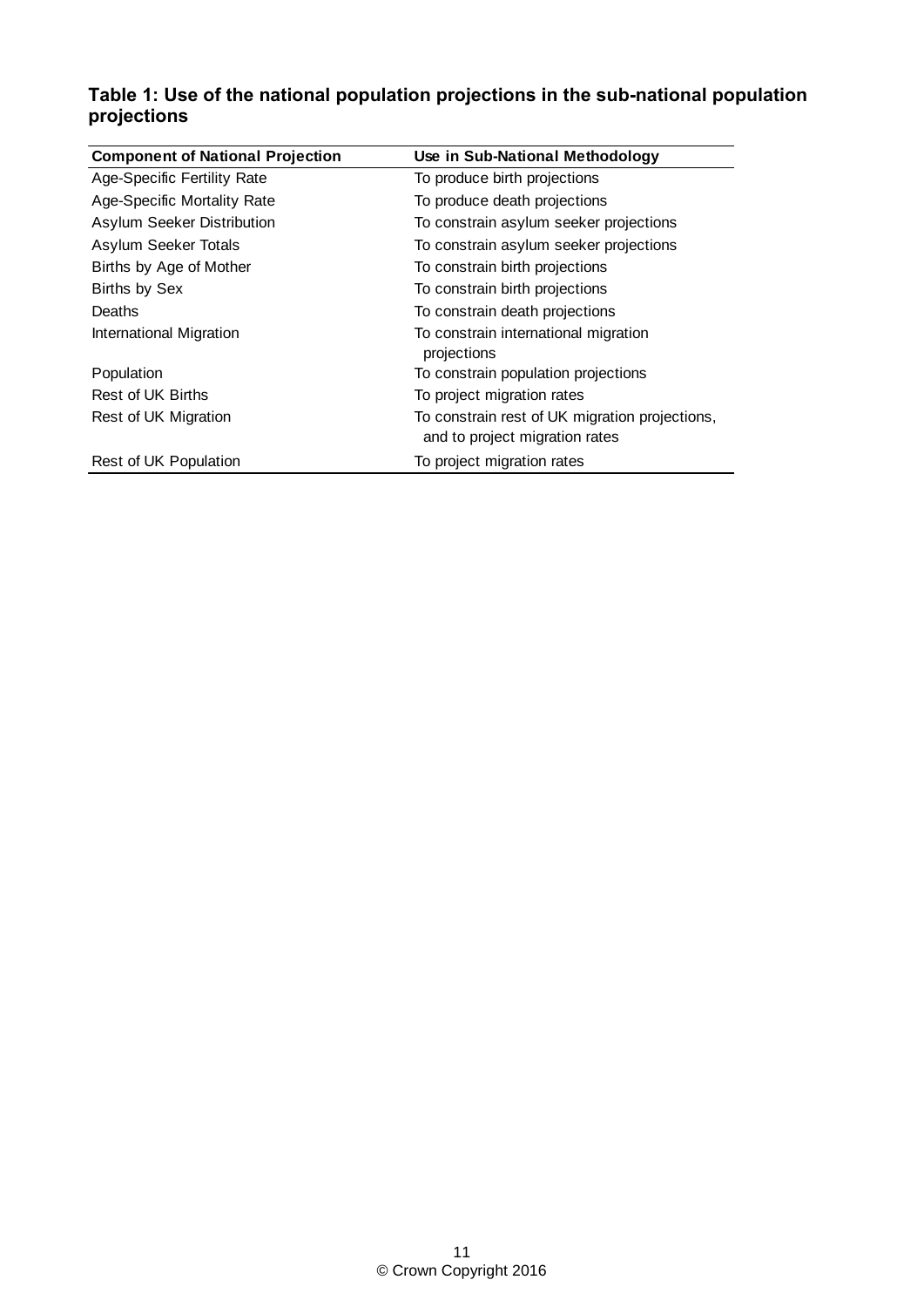# <span id="page-11-0"></span>**3. Methodology for Producing Population Projections**

The projections start with the population estimates for the base year, disaggregated by single year of age, sex, and area. The base population is then projected one year ahead. This is done in the following way:

- 1. [International Migration](#page-13-1) is projected using time series analysis, and historical age and sex distributions.
- 2. Rest of UK [and within Scotland migration](#page-13-2) is projected for non-zero year olds using rates produced using historic estimates of population and migration.
- 3. An estimate of the numbers of non-zero year olds surviving to be one year older is made by applying age-specific mortality rates and local area scaling factors to the population at risk to give the number of [deaths.](#page-12-1)
- 4. The above components of population change, together with the starting population, are combined in the [cohort-component method](#page-11-1) to form a projection of the population of non-zero year olds one year from the base date.
- 5. The number of [births](#page-12-0) in the year is produced using age-specific fertility rates, and local area scaling factors to an average of the female population of child bearing age at the start and end of the year.
- 6. Steps 2 to 4 are repeated for 0 year olds and combined with the non-zero year olds to create a projection of the population one year from the base year.
- 7. The process can then be repeated.

The reason for separating the zero year old migration is to account for the presence of the end population of females in the calculation of births. As such the whole projections process must be completed for non-zero year olds and then repeated for zero year olds once the births have been projected.

# <span id="page-11-1"></span>**The Cohort-Component Method**

The sub-national population projections use the cohort-component method to project the population by one year. This is a standard demographic method and is used in the production of population estimates. It does this for each age and sex, and for each processing unit.

The process can be summarised as follows:

- 1. Start with the population at the beginning of the year.
- 2. Subtract the special populations present at the beginning of the year.
- 3. Age on<sup>1</sup> the remaining population.
- 4. Add the births which have occurred in the year
- 5. Subtract the deaths which have occurred during the year.
- 6. Add on the net migration that occurred during the year.
- 7. Add on the special populations present at the end of the year.
- 8. This produces the population at the end of the year.

#### **Footnote**

1) The civilian population in all areas is aged on one year to become the appropriate age in the following year of the projection. For example 10-year-olds in Aberdeenshire in 2014 will become the 11-year-olds in Aberdeenshire for 2015.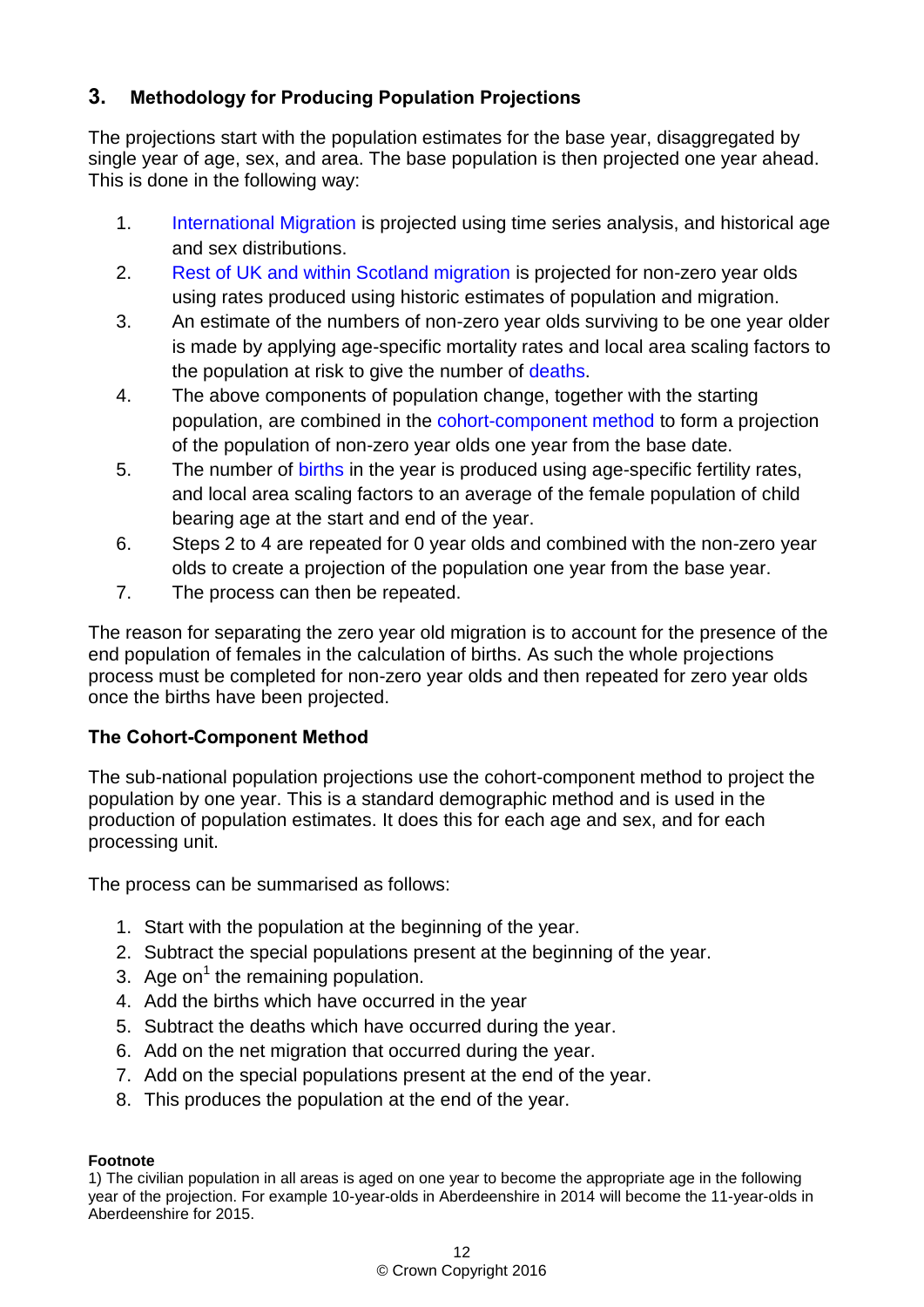When projecting the population we start with the base year, this is the most recent year for which we have population estimates. We then apply the components of population change, which we have projected in order to generate the first year of the projection.

Members of Her Majesty's Armed Forces, and the population in prison are considered to be special populations. The age and sex structure of these populations remains fairly consistent over time and is a-typical of the underlying population of an area.

In order to project the special populations, estimates from five years prior to the base year are averaged. The resulting distributions are removed at the start, and added on at the end of each year in the projection.

## <span id="page-12-0"></span>**Births**

The process for projecting births involves applying Scotland level age-specific fertility rates (ASFR), and local fertility scaling factors (FSF) to the population at risk.

The process of creating local scaling factors for each processing unit is detailed in the [Annex.](#page-16-3)

The population at risk is defined to be an average of the female population at childbearing ages (aged 15 to 46) taken from the start of the projection period and the end of the projection period. This can be represented as follows:

$$
\frac{(Population at Start + Population at End)}{2} \times FSF \times ASFR
$$

This projects the number of births for the year. The births are allocated to each gender on a ratio of 1.05 males to 1 female, the same ratio as used for the NPP. This method ensures that the total number of projected births for Scotland for each year of the projection period agrees with the figures from the NPP.

Once the births have been calculated for each processing unit they are constrained to the totals obtained from the NPP. More information on the technique used can be found in the [Annex.](#page-16-3)

## <span id="page-12-1"></span>**Deaths**

The process for projecting deaths is very similar to that for projecting births. We apply the age-specific mortality rates (ASMR), and local mortality scaling factor (MFS) to the population at risk. The process for creating local scaling factors for each processing unit is detailed in the [Annex.](#page-16-3)

In the case of projecting deaths the population at risk is half of the net migrants (rounded down to avoid part people) to the area added to the population at the start of the year. This can be represented as follows:

$$
(Population at risk + \left\lfloor \frac{Net \, migrants}{2} \right\rfloor) \times MSF \times ASMR
$$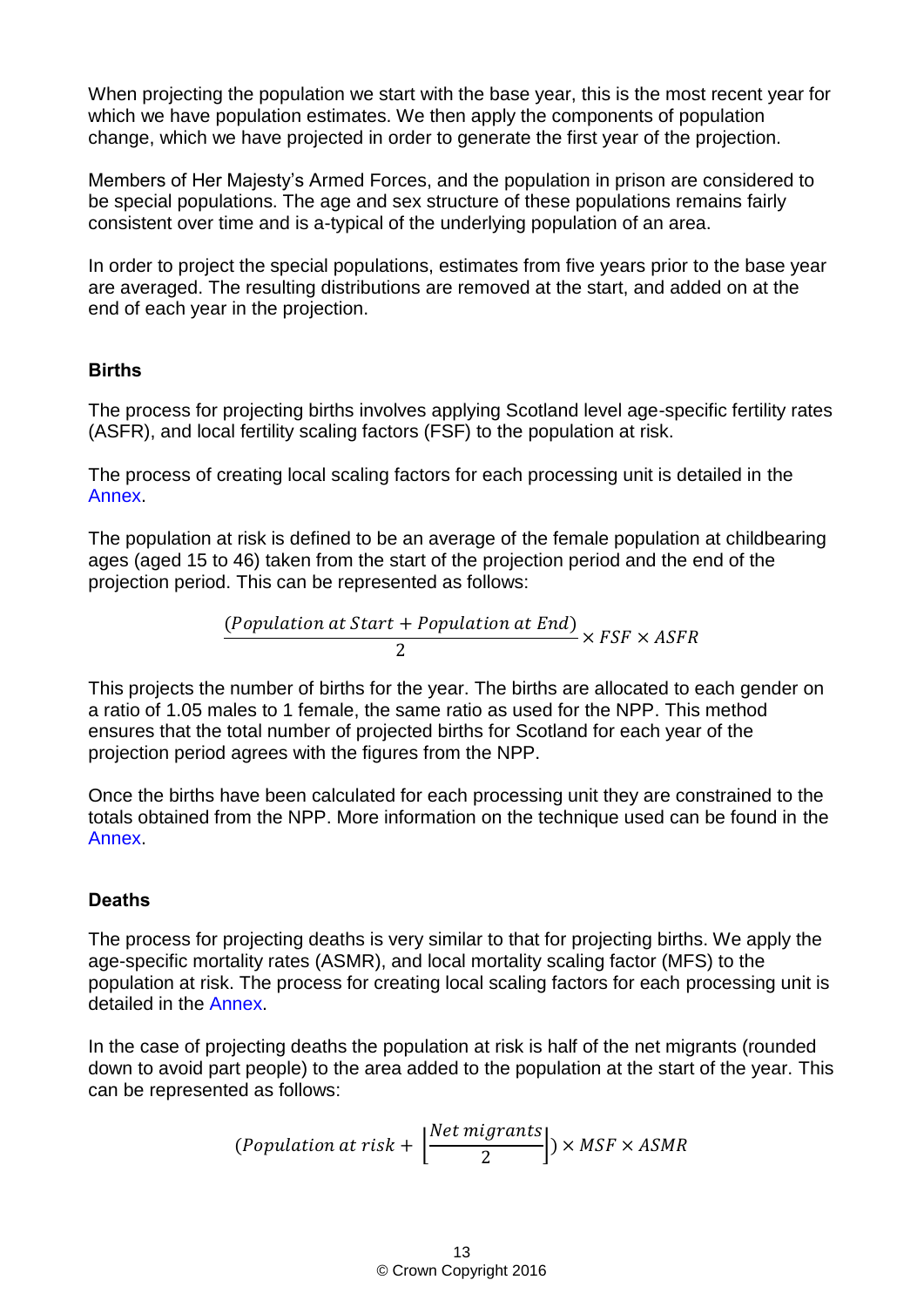<span id="page-13-2"></span>Once the deaths have been calculated for each processing unit they are constrained to the totals obtained from the NPP. More information on the technique used can be found in the [Annex.](#page-16-3)

## <span id="page-13-0"></span>**Rest of UK and Within Scotland Migration**

Rest of UK migration is migration between Scotland and the other countries that constitute the UK. Within Scotland migration is migration between areas of Scotland.

Migration is calculated for each processing unit, and for the rest of the UK as a whole. Due to the availability of data it is not possible to model migration between processing units and constituent countries of the UK separately. Migration is modelled by single year of age and sex for each flow between areas.

The migration is created using a multi-region rates based model. Rates are calculated for each movement between areas. The rate is created from the population and migration exhibited in the five years prior to the year that is being projected. Rates are calculated and then averaged. The average rate is then applied to the population at risk and this projects the out migration from that area.

The projected migration from area A to area B can be represented as follows:

*Previous migration from area A to area B*  
\n*Previous population of area A*  
\n
$$
\times
$$
 Current population of area B

Once all flows have been projected it is then possible to aggregate flows by origin, or destination to calculate the out, or in migration respectively.

For rest of UK migration the projected age and sex distributions obtained for each area are then constrained to the Scotland totals obtained from the NPP. More information on the constraining technique can be found in the [Annex.](#page-16-3)

In addition, the within Scotland migration outflows are constrained to the remaining population once international and rest of UK outflows have been removed. This is to prevent the within Scotland migration from projecting more out migration that there are people in the area.

## <span id="page-13-1"></span>**International Migration**

International migration is migration between Scotland and countries other than the UK. It includes migration by supported asylum seekers who are modelled separately from other international migrants.

It is assumed in the National Population Projections (NPP) that international migration will move from levels seen in the base year to a long-term trend several years later. We call the time taken to reach the long-term trend the run-in period. In the 2014-based population projections, the run-in period was seven years with the long-term trend beginning in 2021.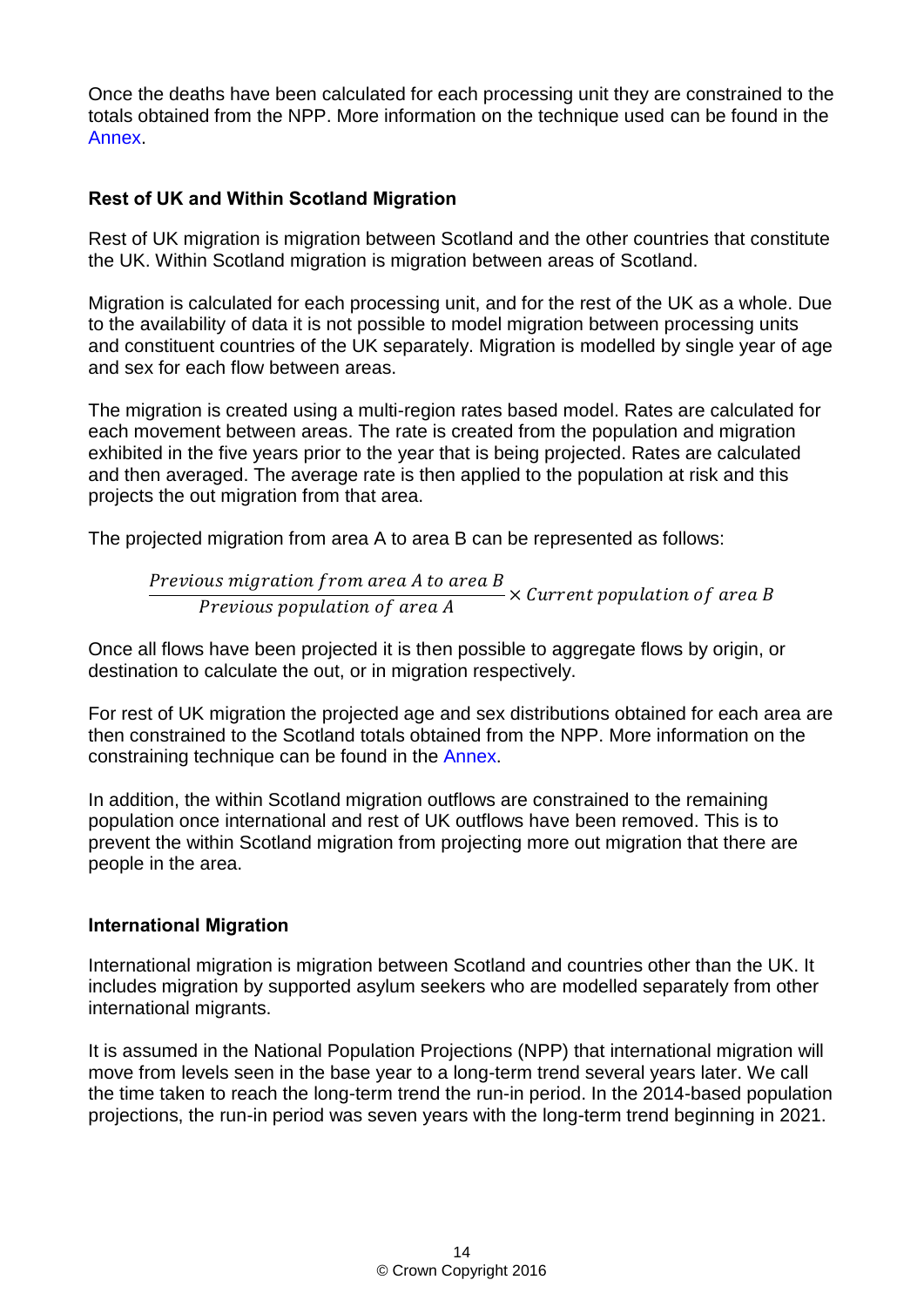We project international migration at processing units in three stages:

- 1. Project total in and out flows by sex.
- 2. Adjust averaged historical age distributions to projected totals.
- 3. Adjust projected age and sex distributions to NPP distribution.

In stage 1 we take historical estimates of total international migration to and from a processing unit, split by sex, and apply time series analysis to them.

The time series technique that is applied is Auto-Regressive Integrated Moving Averages (ARIMA). More information on ARIMA modelling can be found in the [Annex.](#page-16-3) For international migration totals the simplified model involving just the Auto-Regressive (AR) component was chosen as it provided the most robust results when implementing models.

We then select the best AR model based on statistical tests of fit, and subjective examination of the projected output. If either the model fails the tests or the projected output looks a-typical in comparison with estimated data then the data is re-examined and a model that passes the quality tests is chosen instead.

Once a model is chosen, several years' worth of projected data is output. The number of years projected represents the run-in period with the last projected data point the long-term assumption.

The next stage in the process is to take an average of estimated international migration by single year of age and sex. These distributions can then be constrained to the totals created in the previous step.

The projected age and sex distributions obtained for each area in the previous stage are then constrained to the Scotland totals obtained from the NPP. More information on the constraining technique can be found in the [Annex.](#page-16-3)

Supported asylum seeker migration is taken from the NPP and we assume that all the migrants coming to Scotland will migrate to Glasgow City Council. Similarly, we assume that all asylum seekers migrating out of Scotland, migrate out from Glasgow City Council.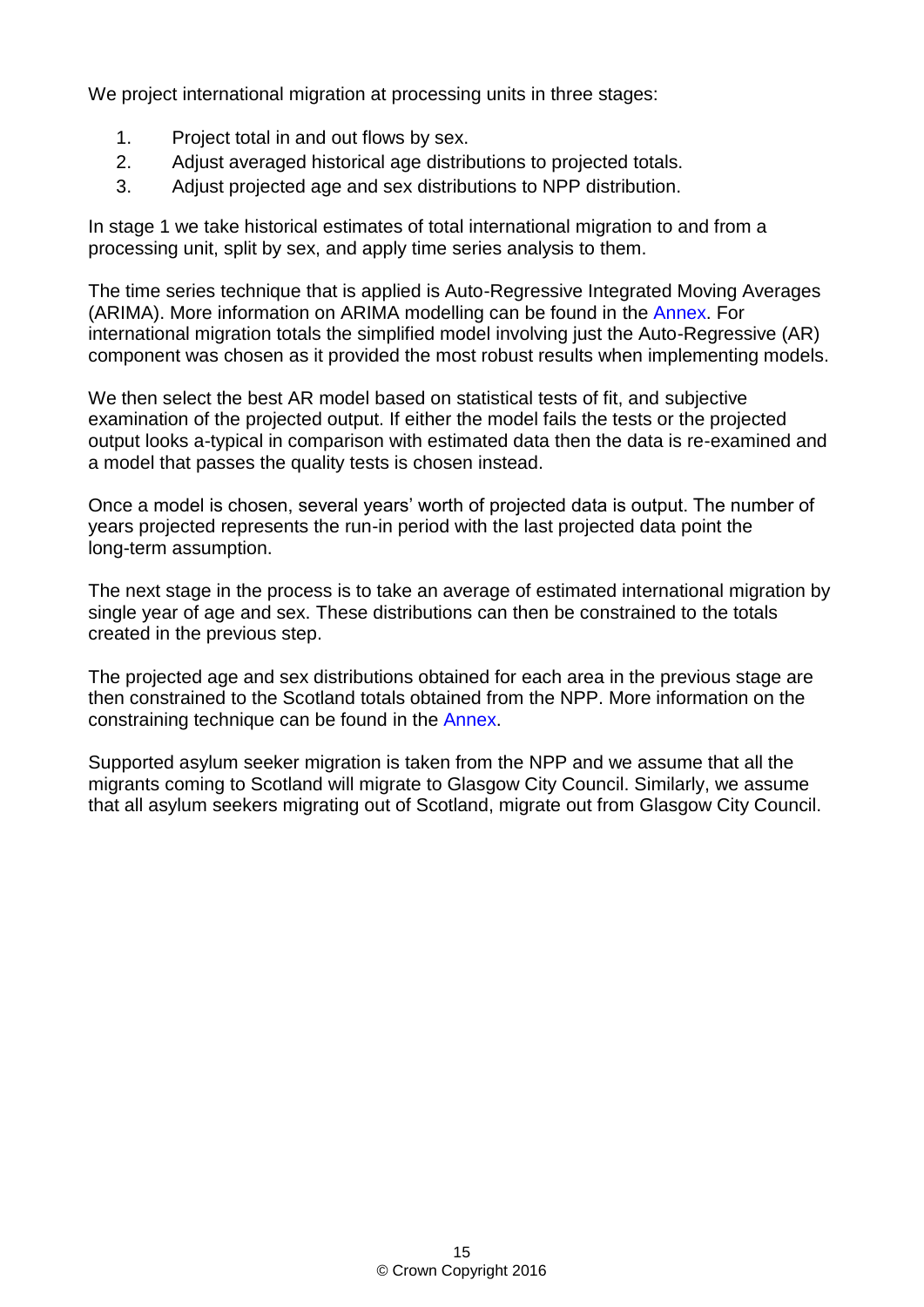## <span id="page-15-0"></span>**4. Consistency and Quality Assurance**

The National Records of Scotland (NRS) have processes in place to assess the quality and comparability of its data across the UK.

#### <span id="page-15-1"></span>**Comparisons with projections from other parts of the UK**

A paper titled [Sub-National Population Projections Across the UK](http://www.ons.gov.uk/ons/guide-method/method-quality/specific/population-and-migration/population-projections/subnational-population-projections-across-the-uk.pdf) has been published on the Office for National Statistics website. The paper describes the methods used by the different countries of the UK to produce sub-national population projections and it includes a note on comparability. Information on the [national projections methodology](https://www.ons.gov.uk/peoplepopulationandcommunity/populationandmigration/populationprojections) is also available on the Office for National Statistics website. Please note that this paper will be updated to reflect the new Scottish methodology in due course.

## <span id="page-15-2"></span>**Quality Assuring the Data**

When the Population and Migration Statistics team within the NRS assemble the data for the various components, checks are carried out and comparisons made with council level data to gauge consistency and completeness of coverage.

The data are then processed electronically to produce the sub-national projections. Quality assurance takes place throughout this process. Quality assurance of outputs are also made with previous projections, taking account of changes in trends since the previous projections were published.

NRS also have processes in place to check the suitability of the administrative sources used in producing population estimates. More information can be found in the following paper [Information about Quality Assurance Arrangements for Administrative Data](http://www.nrscotland.gov.uk/files//statistics/about/information-about-quality-assurance-arrangements-for-administrative-data-final.pdf) on the NRS website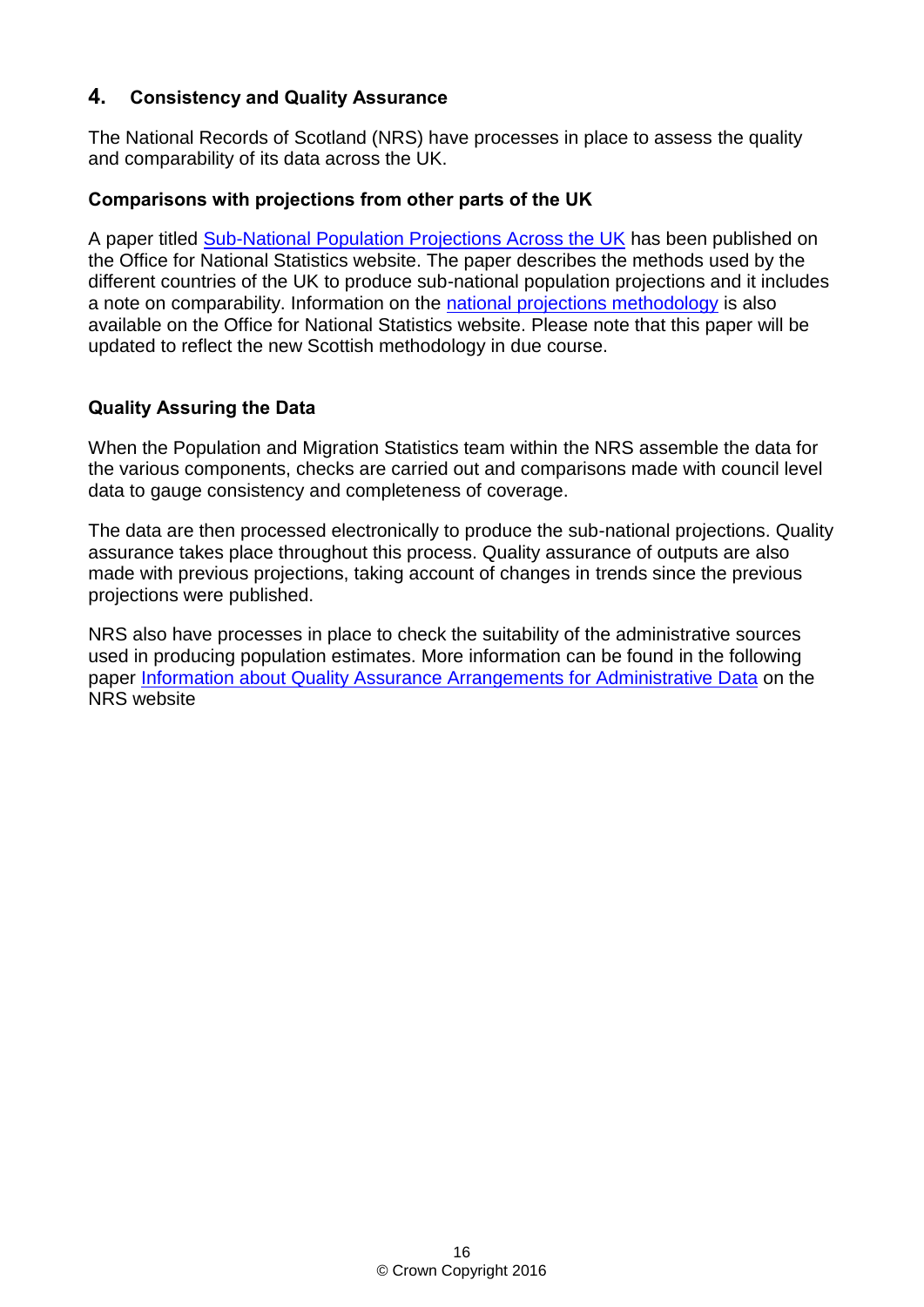# <span id="page-16-3"></span><span id="page-16-0"></span>**5. Annex**

This section is intended to explain in more detail some of the statistical techniques that are used to produce the components in the population projections.

## <span id="page-16-1"></span>**Fertility and Mortality Scaling Factors**

Age-specific fertility rates and age-specific mortality rates are obtained from the NPP. These rates are for Scotland and do not represent the range of fertility, and mortality rates in different processing units. In order to represent this diversity local scaling factors are produced. The scaling factors are produced using data from the base year and used throughout the projection.

Fertility scaling factors are calculated for each processing unit , to determine the fertility scaling factor we compare the expected number of births that would have been experienced by an area if the Scottish age-specific fertility rates were applied, with the actual number of births that were observed and define the scaling factor from the results.

Expected births are calculated by applying the Scotland level age-specific fertility rates to the female population at childbearing ages (aged 15 to 46) in each area. An average births figure is calculated for each area using the observed births from the five years preceding the projection period, and these are scaled to the Scotland births figure from the first year of the NPPs. The scaled averages are then divided by the number of expected births mentioned above and the result is the local fertility scaling factor.

The different scaling factors can be interpreted as follows:

- Scaling factor less than  $1 -$  Fertility is less than that of Scotland.
- $\bullet$  Scaling factor equals 1 Fertility is the same as Scotland.
- Scaling factor greater than 1 Fertility is greater than that of Scotland.

Mortality scaling factors are calculated in a similar way to fertility scaling factors, however, deaths are compared instead of births. The mortality scaling factors are calculated for each processing unit, both sexes, and for three age groups: 0 to 59, 60 to 79, and 80 and over.

Confidence intervals are calculated around the mortality scaling factors. In instances where the confidence intervals in a processing unit overlap then there is statistically no difference between the scaling factors. In these instances the ages are combined and a new scaling factor is calculated using the new age group. The test of confidence intervals is then repeated until only statistically different scaling factors remain.

## <span id="page-16-2"></span>**Auto-Regressive Integrated Moving Average Time Series**

There are three components of an ARIMA model: the auto-regressive, integrated, and moving average components.

The auto-regressive (AR) part of the model looks at available data and derives a model based on previous data points. In most situations an AR model will look at the previous data points in a series to model the current point and the number of points that the model looks at is the coefficient of the model. For example, an AR(1) model looks at the previous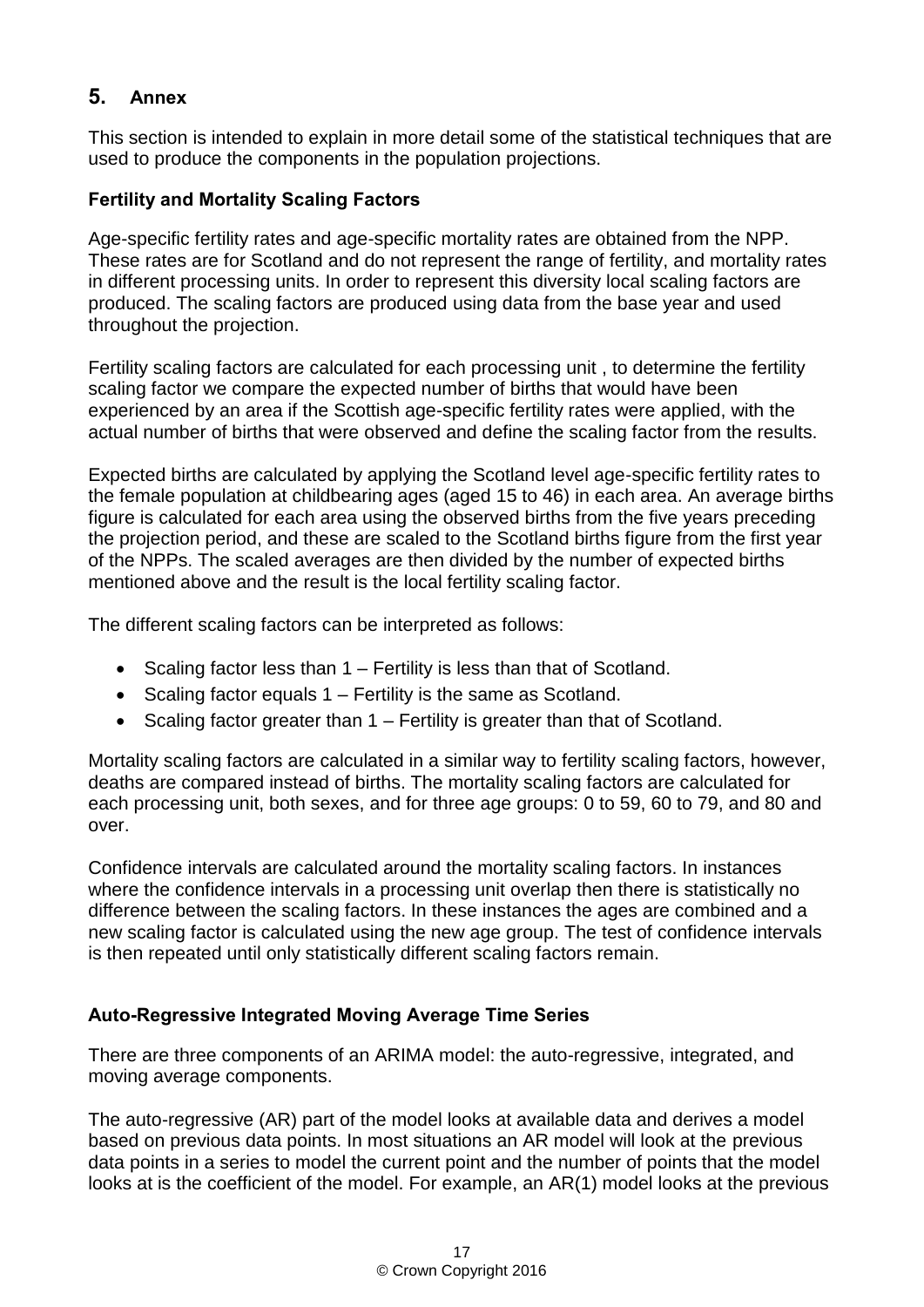data point to model the current data point, while an AR(2) model looks at the previous two data points to model the current point.

The moving average (MA) part of the model works similarly to the AR component however, it derives a model based on the previous error terms in the data points. As in the AR model, a coefficient is determined based on the number of errors that the model looks at. For example, an MA(3) model would look at the error terms from the previous three data points.

Finally, the integrated component of the model looks at whether the data is stationary. Stationarity is where the probability distribution of a data point is the same irrespective of the time at which the it is collected. To model a time series the data should be stationary. Integrating the time series can account for the presence of non-stationarity.

The three components of ARIMA models combine additively and as such it is possible to combine one, two, or all three of the components in the final model.

## <span id="page-17-0"></span>**Constraint**

Throughout the projections there are periods in the processing where components are constrained to the Scotland totals produced by the national population projections (NPP) in order to make them consistent with the NPP.

The same method is applied irrespective of the component being constrained.

As a worked example, consider Table 2. There are five data points 7, 5, 2, 6, and 9 and we want to constrain them to the total 35 (all in bold).

| <b>Stage</b>                                                                                                                                                                                                                                                                                                                                                                                                        |                         |      | Data         |                |       | Total |                                                                                                                                                                                                |
|---------------------------------------------------------------------------------------------------------------------------------------------------------------------------------------------------------------------------------------------------------------------------------------------------------------------------------------------------------------------------------------------------------------------|-------------------------|------|--------------|----------------|-------|-------|------------------------------------------------------------------------------------------------------------------------------------------------------------------------------------------------|
| Original                                                                                                                                                                                                                                                                                                                                                                                                            | $\overline{\mathbf{z}}$ | 5    | $\mathbf{2}$ | 6              | 9     | 29    |                                                                                                                                                                                                |
| <b>Proportions</b>                                                                                                                                                                                                                                                                                                                                                                                                  | 0.24                    | 0.17 | 0.07         | 0.21           | 0.31  |       |                                                                                                                                                                                                |
| <b>Constrained</b>                                                                                                                                                                                                                                                                                                                                                                                                  | 8.45                    | 6.03 | 2.41         | 7.24           | 10.86 | 35    |                                                                                                                                                                                                |
| Rounded                                                                                                                                                                                                                                                                                                                                                                                                             | 8                       | 6    | 2            | 7              | 11    | 34    |                                                                                                                                                                                                |
| Adjusted                                                                                                                                                                                                                                                                                                                                                                                                            | 9                       | 6    | 2            | $\overline{7}$ | 11    | 35    |                                                                                                                                                                                                |
| The process begins by computing the proportion of each unconstrained value to the<br>that each data point represents is shown in row two (Proportions) of the table.<br>This proportion is then multiplied by the total the data is being constrained to, this<br>generates a constrained total. In our example we multiply 35 by the proportions which<br>gives the constrained values in row three (Constrained). |                         |      |              |                |       |       | unconstrained total. The original data, in the example, add to 29, and the proportion of this                                                                                                  |
| data is rounded, as seen in row four (Rounded) of the table.                                                                                                                                                                                                                                                                                                                                                        |                         |      |              |                |       |       | However, the constrained total may not consist of whole numbers and so the constrained                                                                                                         |
| Rounding may produce a different total to the constrained total and so 1 is added or<br>subtracted from the rounded values that were closest to being rounded in the opposite                                                                                                                                                                                                                                       |                         |      |              |                |       |       | direction until the rounded totals equal the desired total. The rounded totals in our example<br>only add to 34 and so 1 is added to the first data point as displayed in row five (Adjusted). |

## <span id="page-17-1"></span>**Table 2: Illustration of constraint**